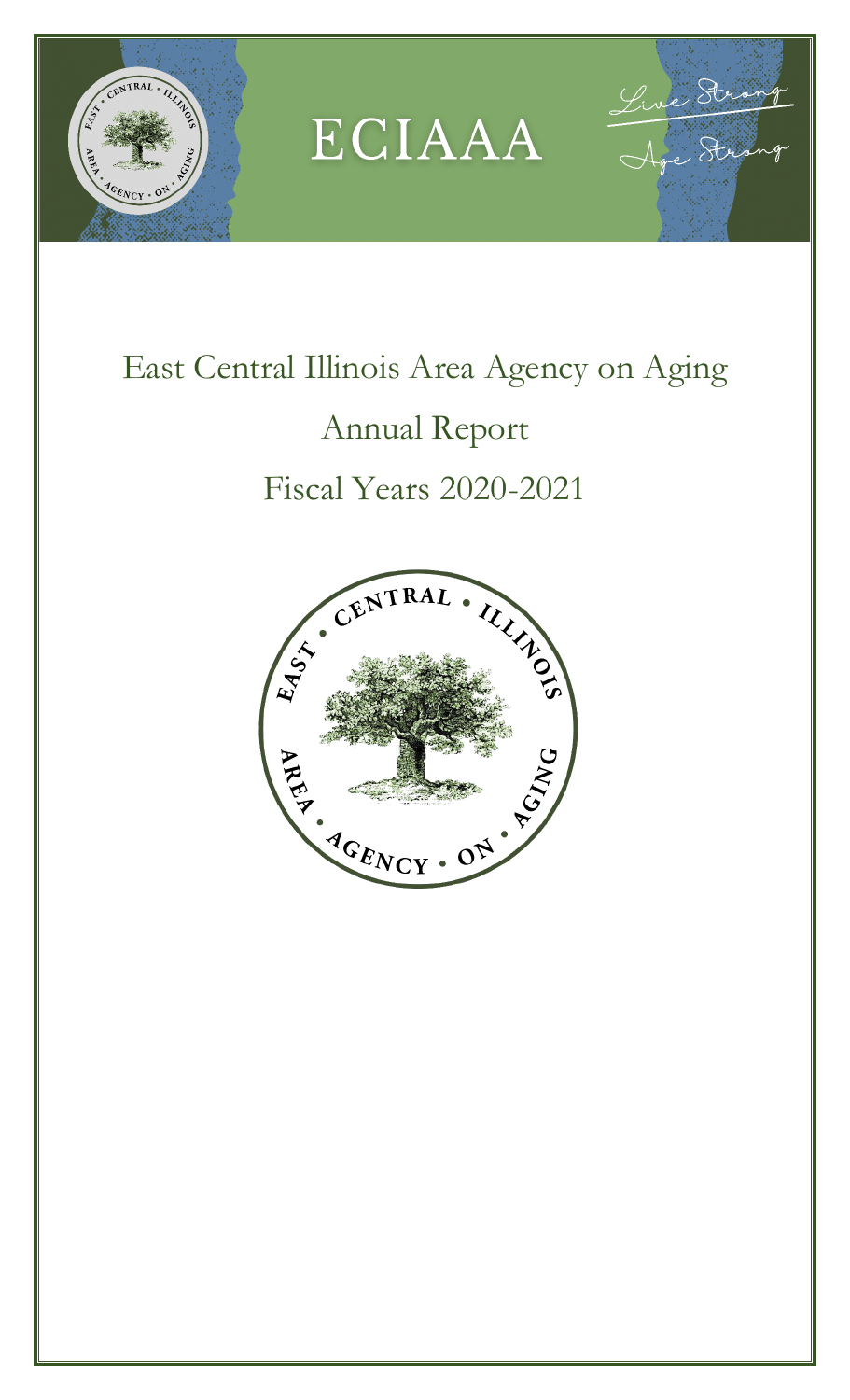## *Letter from the Chairperson of the Corporate Board*

## Dear Friends,

As we come to the end of our 2020-2021 program year, the COVID-19 pandemic is still plaguing us. Although we have a vaccine, the new variants are causing a resurgence in the number of cases. Once again our older adult population continues to face unprecedented adversity. Fortunately, many of our older adults have been able to be vaccinated and are in a much more protect state than this time last year. Many are vaccinated as a direct results of the efforts of ECIAAA.

ECIAAA staff has turned in another phenomenal advocacy effort this year to support older adults during the pandemic. These efforts have resulted in increased funding at both the federal and state level. Some notable funding received from those efforts are \$432,057 in funding from the Consolidated Appropriations Act, \$84,360 from the Illinois COVID-19 Vaccine Program and \$53,957 from the Illinois COVID-19 Transportation Program/Outreach. COVID-19 continues to challenge our traditional delivery systems for all of older adult programs. However, our ECIAAA staff continue to develop innovative and adaptive changes to those systems to ensure continuity of support to our older adults.

While meeting the challenges of the COVID-19 pandemic continue to top the ECIAAA staff priority list, they have also worked with our service providers to address the changing needs of our older adults. In FY 2020 ECIAAA's total clients increased by 4%. Other significant changes include: home delivered meals clients increasing by 71% with actual home delivered meals increasing by 50%, Coordinated Points of Entry/Senior Information Services units of service increased by 12%, caregivers served increased by 18% and grandparents/relatives raising grandchildren/children increased by 25%.

In addition to these amazing statistical increases in our traditional programs, several new programs were offered this past year. Bingocise is a new evidence based healthy aging program offered in Macon, McLean, and Clark Counties. It marries bingo with light exercise, focusing on leg strength, balance, and coordination to prevent falls. Macon County launched a new reducing social isolation project that includes friendly visiting, telephone reassurance and technology purchase and support to help reduce social isolation among older adults. Finally, all ECIAAA funded Caregiver Advisory Programs were granted licenses and received training on TCARE. TCARE is a tailored caregiver assessment and referral program which supports family members who are providing care to adults with chronic or acute health conditions.

2020-2021 has been a year once again full of unprecedented challenges. However, our ECIAAA staff continues to address those challenges and develop processes whereby our service providers can continue to meet the needs of the older adults in our area. I am certain that the ECIAAA staff are more than prepared to continue their efforts to provide unwavering support to the older adults in their charge. I would also like to thank the members of the ECIAAA Corporate Board for their continued engagement and support throughout the past year. Please be safe and stay well.

Sincerely, Doug Harlan ECIAAA Corporate Board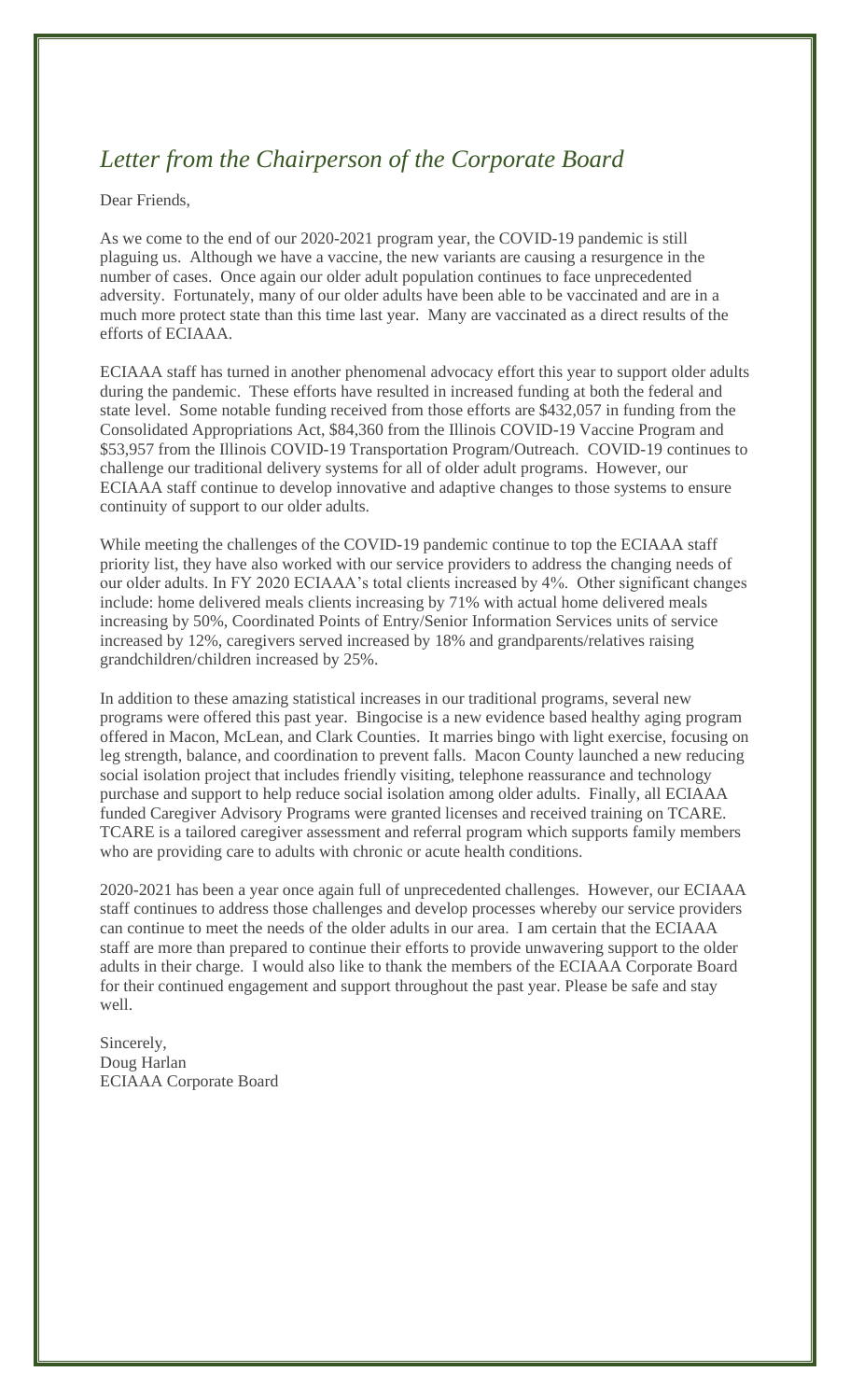| <b>Board of Directors - September 2021</b>     |            |  |  |  |
|------------------------------------------------|------------|--|--|--|
| Officers                                       | County     |  |  |  |
| Doug Harlan, Chairperson                       | Piatt      |  |  |  |
| Karen Donovan, 1st Vice Chairperson            | Livingston |  |  |  |
| Ronald Black, 2 <sup>nd</sup> Vice Chairperson | Macon      |  |  |  |
| Kathy Munday, Treasurer                        | Champaign  |  |  |  |
| Harley Bennet, Secretary                       | Clark      |  |  |  |
|                                                |            |  |  |  |
| Members                                        |            |  |  |  |
| Diane Cousert                                  | Champaign  |  |  |  |
| Kathy Munday                                   | Champaign  |  |  |  |
| Margaret Messer                                | Coles      |  |  |  |
| Mary Liz Wright                                | Edgar      |  |  |  |
| LuAnn Armantrout                               | Iroquois   |  |  |  |
| Nancy Derby                                    | Macon      |  |  |  |
| Marilyn Morrow                                 | McLean     |  |  |  |
| Mindy Morgan                                   | McLean     |  |  |  |
| Melinda Wright                                 | Moultrie   |  |  |  |
| Stephen Melega                                 | Shelby     |  |  |  |
| Beth Bray Knecht                               | Vermilion  |  |  |  |
| Ruth Ann Lipic                                 | Ex-Officio |  |  |  |

| <b>Advisory Council – September 2021</b> |  |  |
|------------------------------------------|--|--|
|                                          |  |  |

| Officers                                           | County        |
|----------------------------------------------------|---------------|
| Patrick Harness. Chairnerson                       | Champaign     |
| Lucille Symmonds. Vice                             | Ford          |
|                                                    |               |
| Members                                            |               |
| Julie Bobbitt                                      | Champaign     |
| Nicole Dowling<br>-----------                      | Champaign     |
| Jennifer Kibler<br>------------------              | Clark         |
| Sheila Greuel<br>and the company of the company of | Coles         |
| Sandy Bowman                                       | Cumberland    |
| Sherry Gordon-Harris                               | DeWitt        |
| Judith Knoth<br>___________________                | DeWitt        |
| King Sutton<br>-------------------                 | Edgar         |
| Judith Ondercho                                    | Ford          |
| Patty Haberkorn<br>--------------                  | Livingston    |
| Julie Walker<br>-------------                      | Macon         |
| Rick Lewis<br>--------------                       | McLean        |
| Deborah Matthew<br>------------                    | Moultrie      |
| Eileen Brewer                                      | Piatt         |
| Emily Dobson<br>-----------                        | Piatt         |
| Cheri Burcham                                      | Shelby        |
| Amy Brown                                          | Vermilion     |
| Harley Bennet                                      | Board Liaison |

 $\frac{1}{2}$ 

| <b>East Central Illinois Area Agency on Aging Staff</b> |                                           |  |  |
|---------------------------------------------------------|-------------------------------------------|--|--|
| Susan C. Real, Executive Director                       | Susan H. Redman, Deputy Director/CFO      |  |  |
| Amanda Hyde, Planning & Grants Manager                  | Kelly Coffey, Fiscal & Technology Manager |  |  |
| Angie Baker, Regional Ombudsman                         | Laton Schnetzler, Accountant              |  |  |
| John Thornburg, Grants Management Program Analyst       | Genesis Buendia, ISU Stevenson Fellow     |  |  |
| Orsolya Ficsor, Service Compliance Coordinator          | Ryan Gannaway, Long-Term Care Ombudsman   |  |  |
| Jen Hooker, Long-Term Care Ombudsman                    | Wendy Lisanby, Long-Term Care Ombudsman   |  |  |
| Jenelle Bruckner, Long-Term Care Ombudsman              | Lauren Laine, Executive Services          |  |  |
| Christian Weber, Long-Term Care Ombudsman               |                                           |  |  |